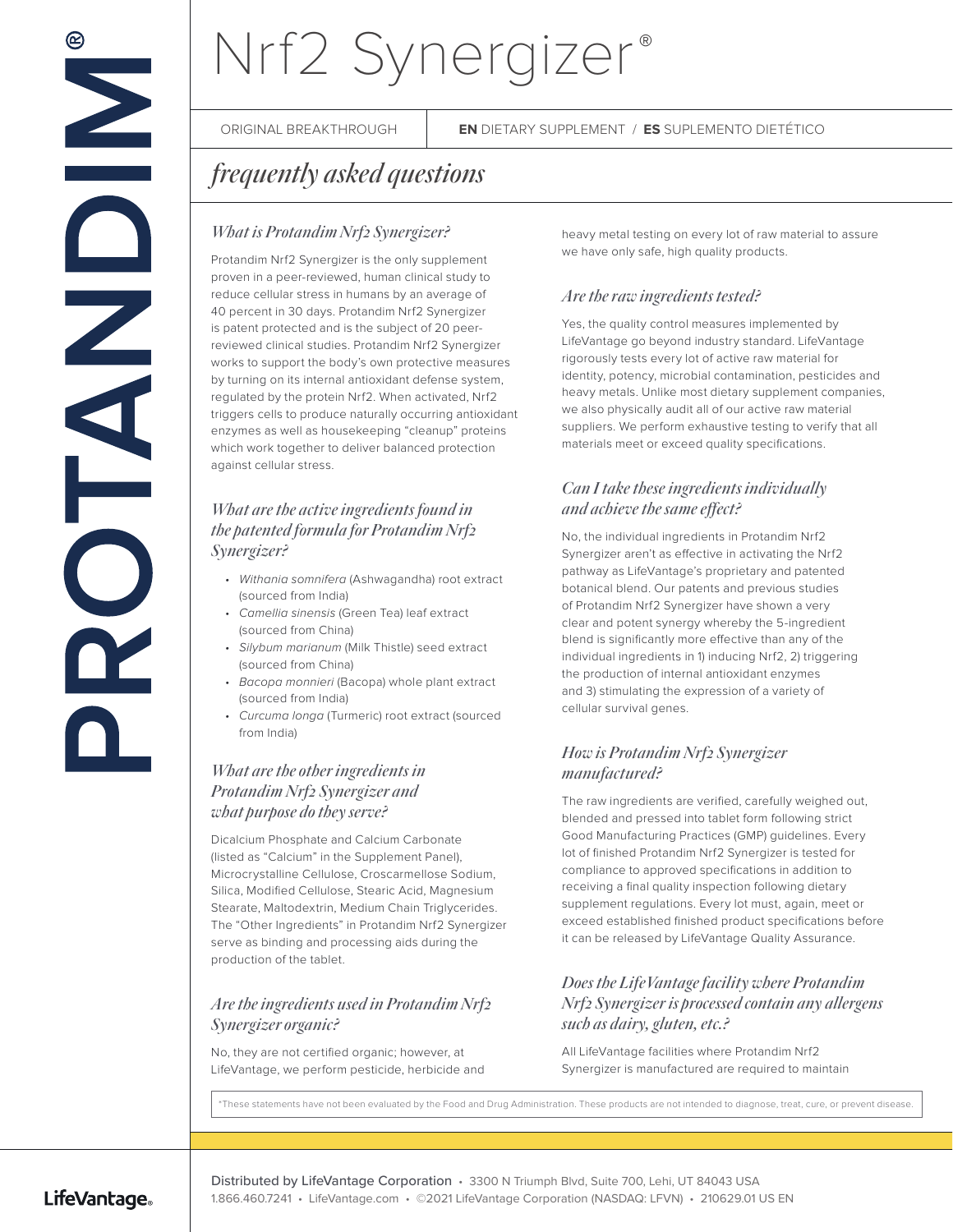## **PROTANDIM®**

a strict allergen program to protect against any potential cross contamination of allergens. These facilities are frequently audited to ensure that the processes and protocols are being strictly adhered to in order to ensure the safety of the product.

#### *Are dyes or food colorings in Protandim Nrf2 Synergizer?*

No, there are no dyes or food colorings in Protandim Nrf2 Synergizer. One of the active ingredients in Protandim Nrf2 Synergizer, Curcuma longa (Turmeric) is intensely yellow, adding to the yellow coloring of the tablet.

#### *Does Protandim Nrf2 Synergizer contain any animal byproducts/is Protandim Nrf2 Synergizer all natural?*

Protandim Nrf2 Synergizer is 100% vegetarian and free from gluten, wheat, dairy, gelatin and yeast.

#### *I read that Protandim Nrf2 Synergizer contains milk thistle – is there any dairy in Protandim Nrf2 Synergizer?*

No, Silybum marianum (Milk Thistle) is a plant used in traditional Chinese medicine. While "milk" is in the name, this ingredient does not contain any dairy.

#### *Are dietary supplements a regulated industry?*

Yes, the FDA regulates both finished dietary supplement products and dietary ingredients. Dietary supplements are regulated under a different set of regulations than those covering conventional foods and drug products. Manufacturers and distributors of dietary supplements and dietary ingredients are prohibited from marketing products that are adulterated or misbranded. Firms are responsible for evaluating the safety and labeling of their products in order to comply with the Dietary Supplement Health and Education Act (DSHEA) and FDA regulations. The FDA closely monitors the marketplace for illegal products (products that may be unsafe or make misleading claims) in a variety of ways, including inspections of dietary supplement manufacturers and distributors, dietary supplement websites, consumer complaints, and occasional laboratory analyses of products.

#### *Does Protandim Nrf2 Synergizer have FDA approval?*

Although dietary supplement manufacturers must register their facilities with the FDA, they are not required to get FDA approval before producing or selling dietary supplements. Manufacturers and distributors must ensure all claims and information on the product label and any other labeling are truthful and not misleading. Under FDA regulations, all domestic and foreign companies that manufacture, package, label or hold dietary supplements, including those involved with testing, quality control, and dietary supplement distribution in the U.S., must comply with current Good Manufacturing Practices (cGMPs) for dietary supplements.

#### *Does LifeVantage meet current Good Manufacturing Practices?*

Yes, we meet or exceed cGMPs for Dietary Supplements. LifeVantage establishes the safety and purity of all its ingredients through independent laboratory testing, auditing and third party certifications. We have one of the most comprehensive quality systems in the industry, and many other companies now request the same quality standards that LifeVantage requires of our manufacturers and suppliers.

#### *Is Protandim Nrf2 Synergizer a "certified" product?*

Yes, Protandim Nrf2 Synergizer is certified by NSF International. Certification by NSF means that an independent organization has reviewed the manufacturing process of a product and determined that the final product complies with specific standards for safety, quality or performance. NSF certification is recognized by regulatory agencies at the local, state, federal and international level, and NSF periodically conducts audits and product testing to verify that the product continues to comply with the standard.

#### *May professional athletes take Protandim Nrf2 Synergizer like everyone else?*

Yes! Protandim Nrf2 Synergizer is not a controlled substance, nor does it contain any banned or controlled substances. The BSCG symbol on the Protandim Nrf2 Synergizer label assures all consumers and especially professional athletes that every lot of Protandim Nrf2 Synergizer has been analyzed and certified by the Banned Substances Control Group (BSCG) to be free of all substances banned by the World Anti-Doping Agency.

\*These statements have not been evaluated by the Food and Drug Administration. These products are not intended to diagnose, treat, cure, or prevent disease.

#### LifeVantage.

Distributed by LifeVantage Corporation • 3300 N Triumph Blvd, Suite 700, Lehi, UT 84043 USA 1.866.460.7241 • LifeVantage.com • ©2021 LifeVantage Corporation (NASDAQ: LFVN) • 210629.01 US EN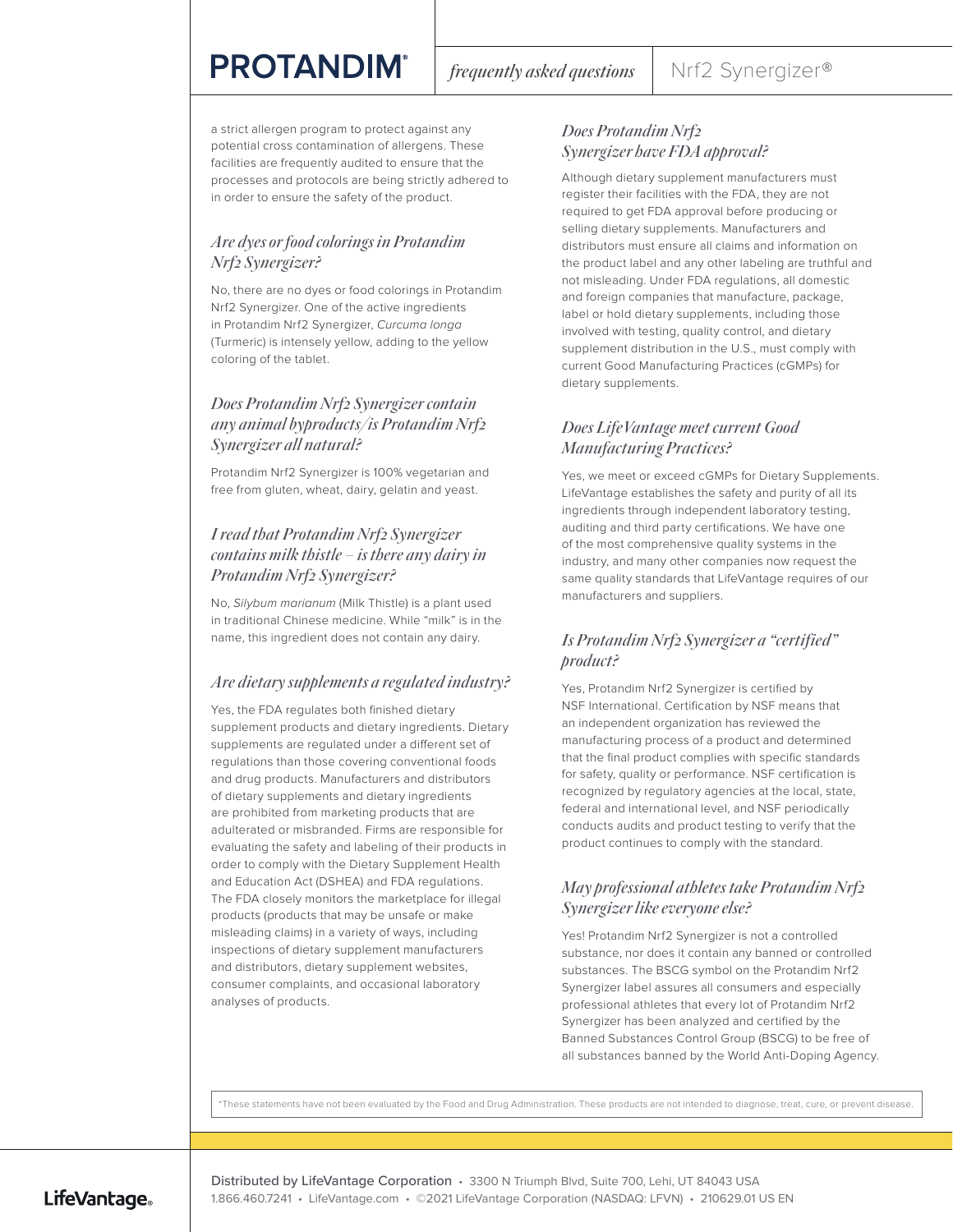## **PROTANDIM®**

#### *I drink special juices and eat fruits and vegetables for my antioxidants. Why do I need Protandim Nrf2 Synergizer?*

Many people mistakenly believe their antioxidant needs are fulfilled by eating blueberries, drinking expensive "miracle juices" and applying antioxidant facial creams. What they don't realize is that their daily antioxidant needs cannot be fulfilled by consuming any amount of blueberries, dark chocolate or red wine. Effective antioxidant protection absolutely requires adequate production of the body's own antioxidant enzymes. Protandim Nrf2 Synergizer contains a unique, patented blend of ingredients that have been proven to stimulate the production of antioxidant enzymes and protect against cellular stress.

#### *How is Protandim Nrf2 Synergizer different from antioxidant supplements?*

Instead of providing the body with additional dietary antioxidants, Protandim Nrf2 Synergizer supports your body from within by turning on its own antioxidant defense system. By upregulating the production of antioxidant enzymes and other protective proteins, Protandim Nrf2 Synergizer helps to reduce free radical damage and prepare cells for exposure to future stressors. Additionally, each antioxidant enzyme can react with and deactivate millions of free radicals every second. This makes them exponentially more effective than dietary antioxidants, which can only scavenge free radicals on a "one-to-one" basis. This is why Protandim Nrf2 Synergizer is different than any other dietary supplement on the market today.

#### *Is it best to take Protandim Nrf2 Synergizer with or without food?*

Some of the active ingredients in Protandim Nrf2 Synergizer are fat soluble, so taking Protandim Nrf2 Synergizer with a meal containing some fat allows the ingredients to be absorbed more efficiently (but it's not absolutely necessary).

### *How much caffeine is in Protandim Nrf2 Synergizer?*

Protandim Nrf2 Synergizer contains 1.8 mg of caffeine per tablet. (By comparison, coffee may contain up to 150 mg and "caffeine free" coffee may contain between 4-7 mg.)

#### *What is the shelf life for Protandim Nrf2 Synergizer?*

The shelf life for Protandim Nrf2 Synergizer is 3 years from date of manufacture.

#### *Can a person develop desensitization to Protandim Nrf2 Synergizer?*

No, there is no known mechanism whereby Protandim Nrf2 Synergizer loses effectiveness over time. The formula has not been changed and bioactivity is monitored to maintain consistent potency with regard to the activation of the Nrf2 transcription factor (the mechanism by which Protandim Nrf2 Synergizer works).

#### *Are there situations where Protandim Nrf2 Synergizer is not recommended? Will Protandim Nrf2 Synergizer interfere with my other medications?*

As with any supplement, particularly if you have a medical condition, are taking medication or other supplements, you should speak with your healthcare provider before taking Protandim Nrf2 Synergizer. If you experience nausea, vomiting, diarrhea or any other difficulties after taking Protandim Nrf2 Synergizer, discontinue use and consult your healthcare provider.

#### *Should I continue to take my other vitamins and antioxidants?*

Some Western diets are lacking in certain nutritional elements, so multivitamin supplementation may be beneficial for some people.

#### *Are there any side effects to taking Protandim Nrf2 Synergizer?*

We do not expect there to be any side effects for the typical Protandim Nrf2 Synergizer consumer. However, some individuals may have natural allergic responses or sensitivities to one or more of the ingredients, just as some people are allergic to pollen or some nuts. Allergic responses to Protandim Nrf2 Synergizer generally appear as gastrointestinal disturbances (i.e., stomach ache, diarrhea, vomiting) or sometimes as a headache or rash on the hands or feet. The symptoms typically disappear if the allergen is discontinued. If you are experiencing any adverse reaction, discontinue use of the product and call (866) 460-7241.

\*These statements have not been evaluated by the Food and Drug Administration. These products are not intended to diagnose, treat, cure, or prevent disease.

### LifeVantage.

Distributed by LifeVantage Corporation • 3300 N Triumph Blvd, Suite 700, Lehi, UT 84043 USA 1.866.460.7241 • LifeVantage.com • ©2021 LifeVantage Corporation (NASDAQ: LFVN) • 210629.01 US EN